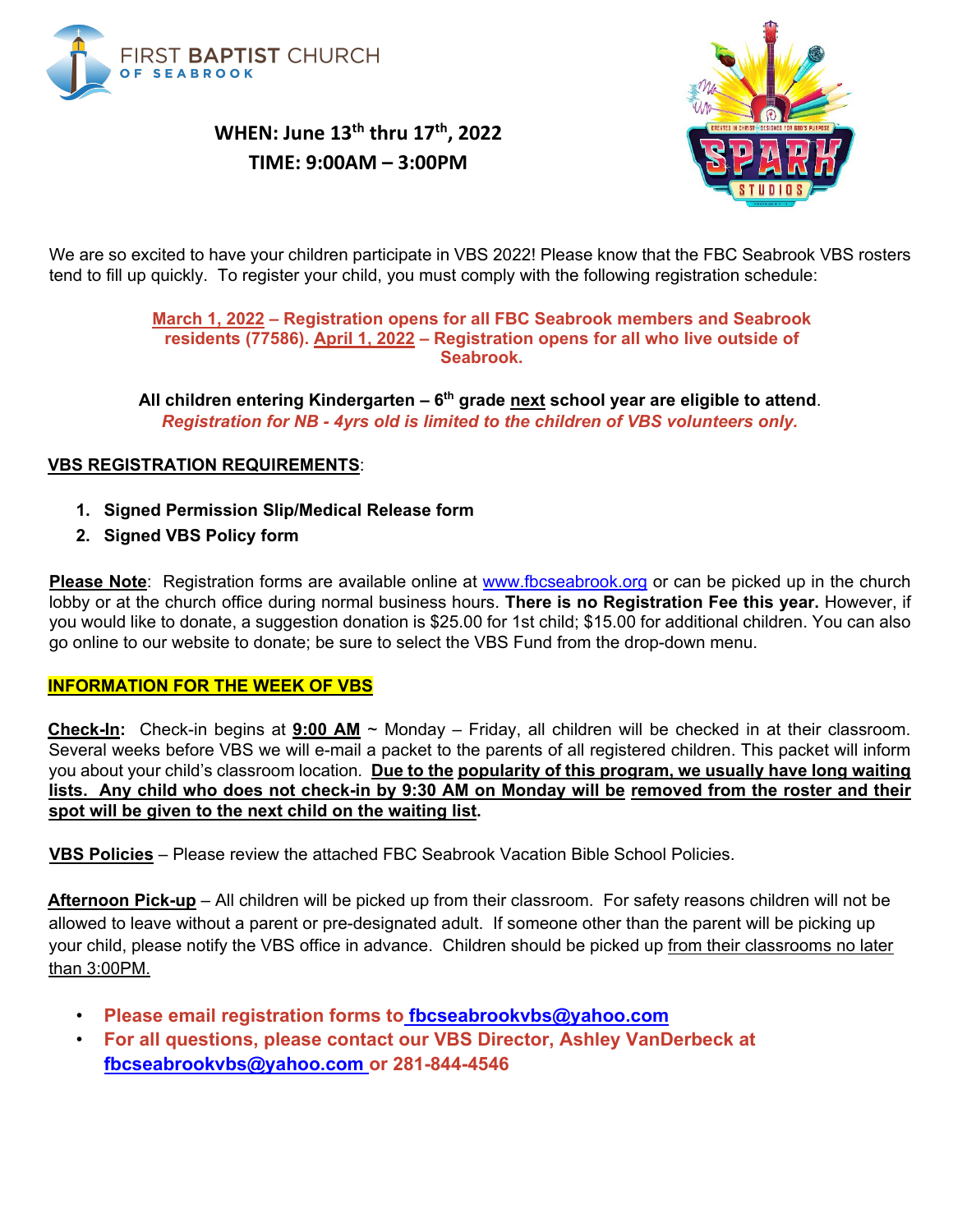

**VBS 2022 June 13th – 17th 9:00 am – 3:00 pm** 



### **PERMISSION / MEDICAL RELEASE FORM**

*(Please Print)*

| Name of Child (please complete separate forms for each child): | Grade Level Next Year (please circle one):<br>Student: K<br>$\mathbf{2}$<br>3<br>5<br>$\overline{\mathbf{1}}$<br>-6<br>4 |  |
|----------------------------------------------------------------|--------------------------------------------------------------------------------------------------------------------------|--|
|                                                                |                                                                                                                          |  |
|                                                                | Youth Volunteer: 7<br>89<br>10<br>$-12$<br>11                                                                            |  |
| Address (please include city and zip code)                     | Birthday:                                                                                                                |  |
|                                                                | Email:                                                                                                                   |  |
| Name of Parent or Guardian:                                    | Phone:                                                                                                                   |  |
| <b>Emergency Contact:</b>                                      |                                                                                                                          |  |
|                                                                | Phone:                                                                                                                   |  |

I hereby state that I am the parent or legal guardian of the above-named minor child. I hereby give my permission for the second to participate in Vacation Bible School 2022 which is scheduled for

the week of June  $13<sup>th</sup> - 17th$ .

It is my understanding that adult leadership from First Baptist Church of Seabrook will be supervising all activities. I also understand and agree that I will forever hold First Baptist Church of Seabrook and/or its representatives harmless from any liability or claim which may arise from said child's participation in these activities.

I further understand and agree by signing this form that I am giving my permission to First Baptist Church of Seabrook and/or its representatives to obtain emergency medical treatment from a licensed medical doctor should the herein named child become ill or be involved in an accident requiring emergency care. I understand that First Baptist Church of Seabrook will attempt to contact me first, however, in an emergency situation, First Baptist Church of Seabrook will act in the interest of the child and call for emergency medical assistance immediately. **I also understand and agree that I will be responsible for any and all fees and charges that may be incurred from obtaining emergency medical treatment.**

| Understood and agreed this | day of | . 2022. |
|----------------------------|--------|---------|
|----------------------------|--------|---------|

\_\_\_\_\_\_\_\_\_\_\_\_\_\_\_\_\_\_\_\_\_\_\_\_\_\_\_\_\_\_\_\_\_\_\_\_\_\_\_\_\_\_\_\_\_\_\_\_\_

*Signature of parent or legal guardian* 

**Please list Allergies**

**Please list Physical Limitations**